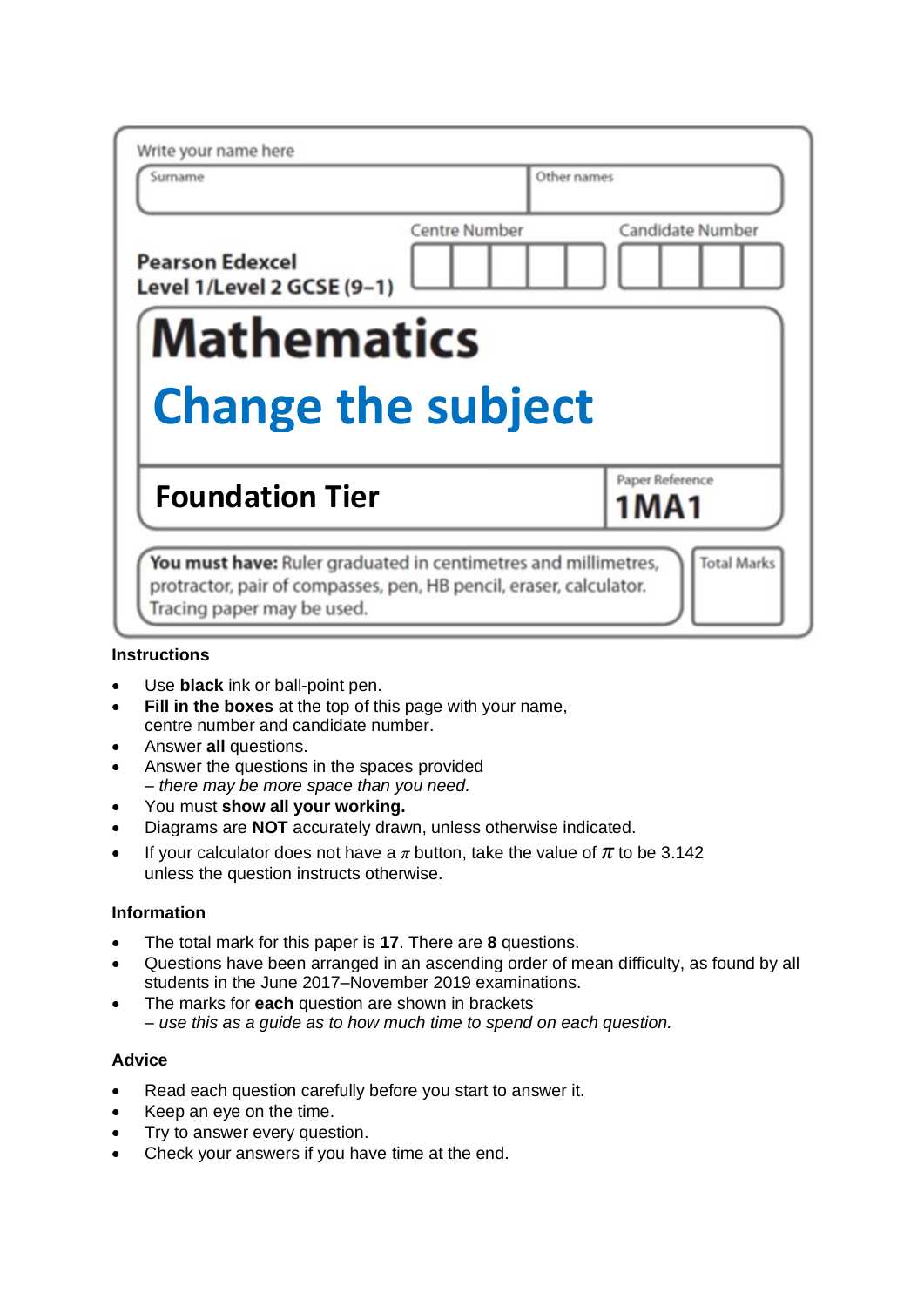$\mathbf{1}$ Make x the subject of the formula  $y = 2x + 4$ 

(Total for Question 1 is 2 marks)

 $\overline{2}$  $T = 4v + 3$ 

Make  $\nu$  the subject of the formula

 $T = 4v + 3$ 

(Total for Question 2 is 2 marks)

Make  $h$  the subject of the formula  $\overline{\mathbf{3}}$  $c = 3h + 5$ 

(Total for Question 3 is 2 marks)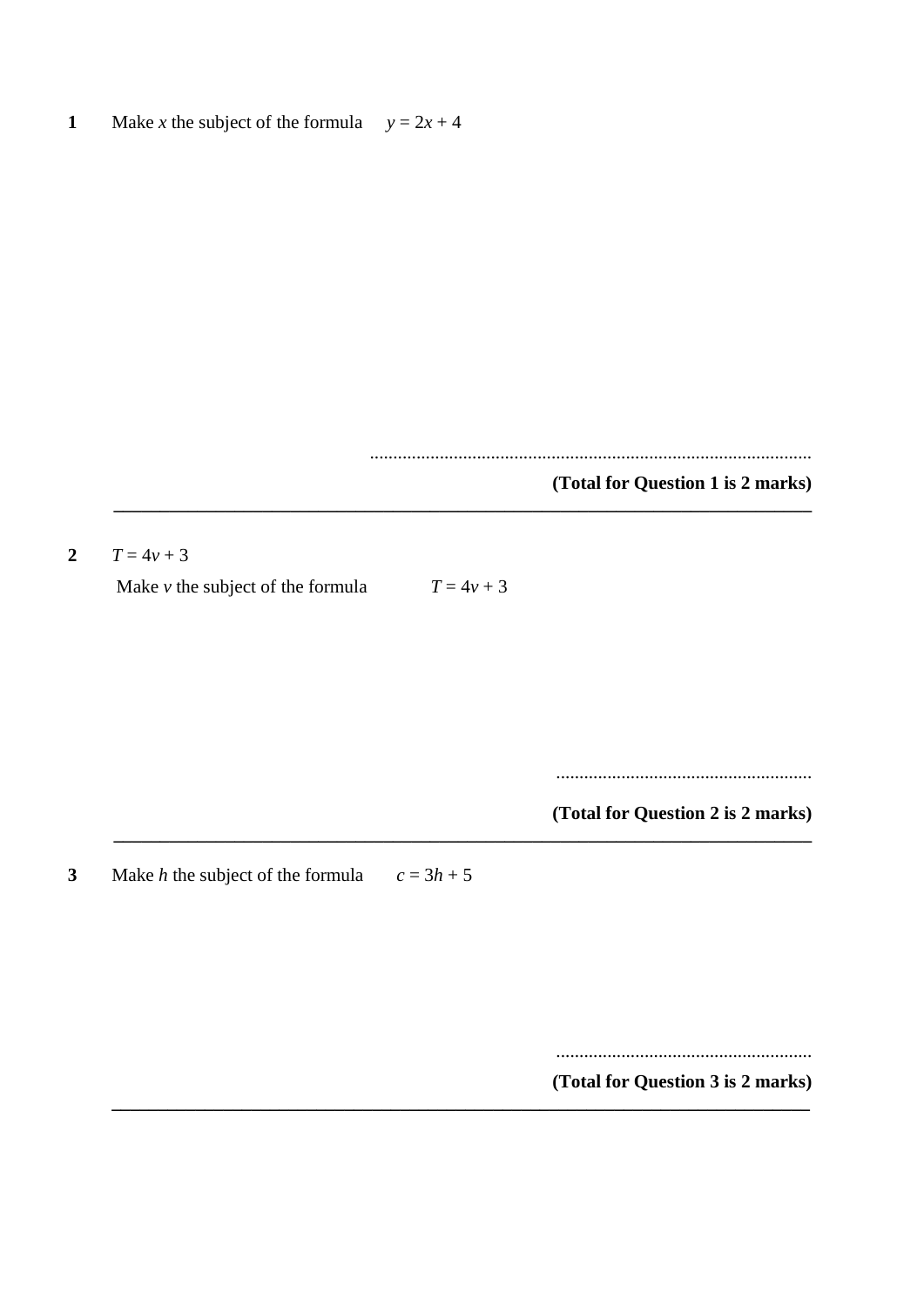Make *t* the subject of the formula  $w = 3t + 11$  $\overline{\mathbf{4}}$ 

(Total for Question 4 is 2 marks)

Make *s* the subject of  $v^2 = u^2 + 2as$  $\overline{\mathbf{5}}$ 

(Total for Question 5 is 2 marks)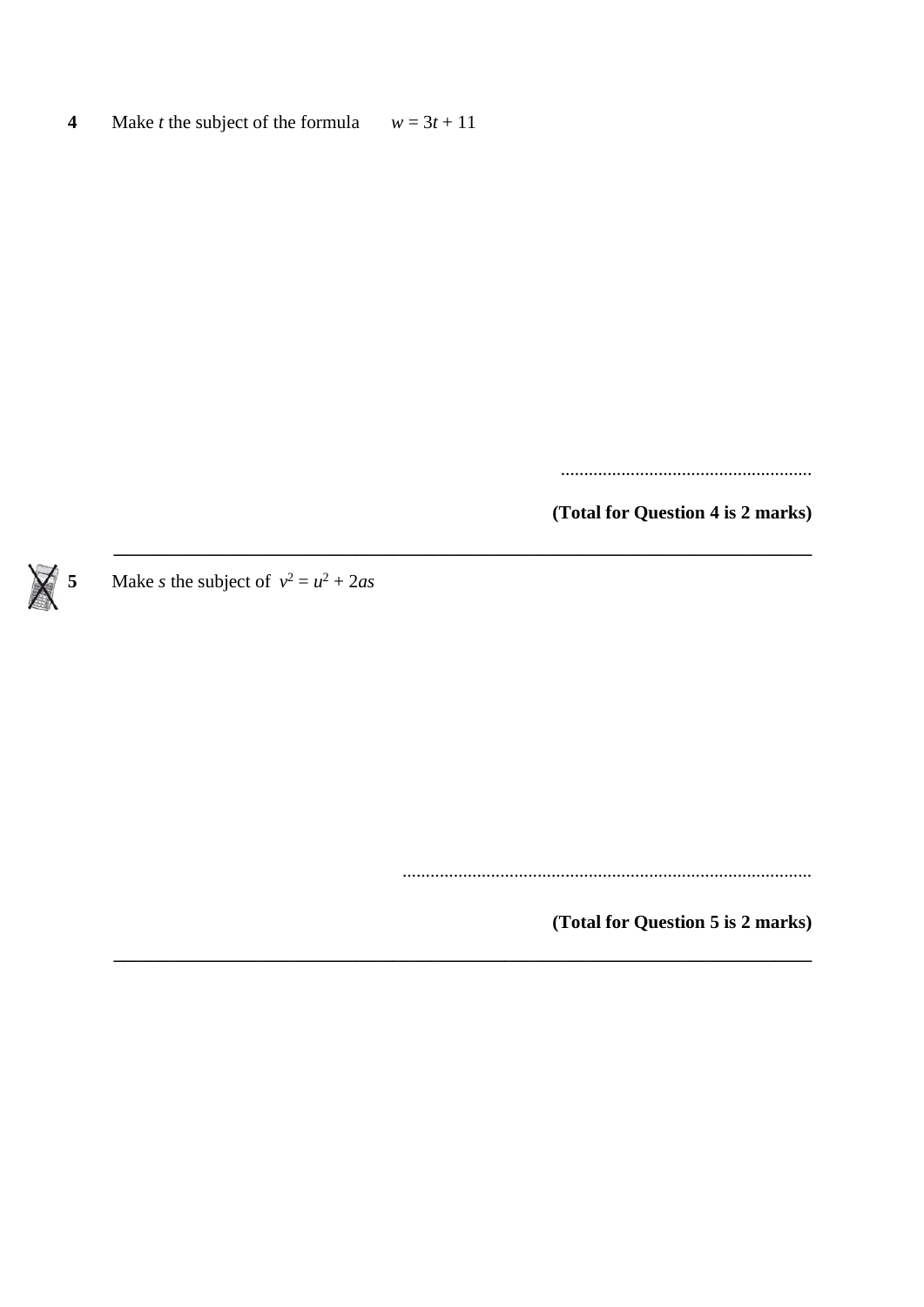**6** Make *g* the subject of the formula *g* <sup>+</sup> 6 2

> ....................................................... (**Total for Question 6 is 3 marks**)

**\_\_\_\_\_\_\_\_\_\_\_\_\_\_\_\_\_\_\_\_\_\_\_\_\_\_\_\_\_\_\_\_\_\_\_\_\_\_\_\_\_\_\_\_\_\_\_\_\_\_\_\_\_\_\_\_\_\_\_\_\_\_\_\_\_\_\_\_\_\_\_\_\_\_\_ 7** Make *t* the subject of the formula 2 *t*<sub>-−2*a*</sub>

3

.......................................................

**(Total for Question 7 is 2 marks)**

**8** Make *p* the subject of the formula  $\frac{p}{-}$  + *s r* +